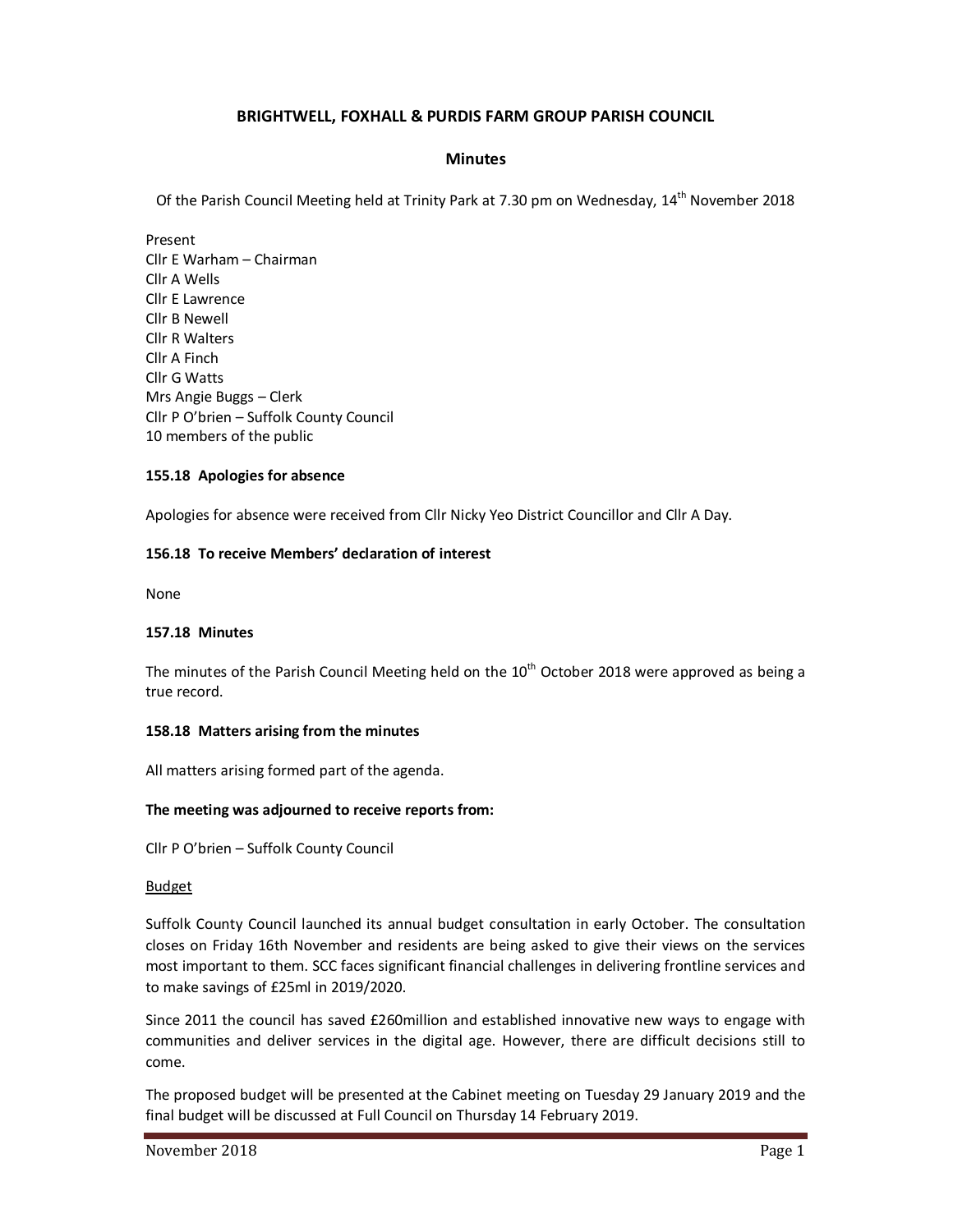www.suffolk.gov.uk/budget2019 will give more information and an opportunity to take part in a short survey.

## Government Funding

The government announced increased funding for care services and road maintenance throughout the country.

£650m is designated to adult social care (2019/20), £84m for children's services over five-years, £420m for road maintenance, and over £200m to improve rural broadband connectivity.

At the time of writing I do not know the funding figures for Suffolk.

## GCSE Results

Provisional GCSE results illustrate that 1% more students in Suffolk are achieving the expected standards in English and Maths compared with last year.

There has been a change to the way that English and Maths GCSEs are graded. Results are now graded from 9 to 1, (previously A to G) with 9 being the highest and 1 being the lowest. The expected standard for pupils to achieve is now a grade 4 and above (previously a C grade and above), with grade 5 considered a 'strong pass'.

Suffolk is now in line with national figures with 64% of students achieving the standard pass in English and Maths. Suffolk is also in the top half of all authorities for achieving the threshold of grade 5 in English and Maths.

## Police

The Chief Constable, Gareth Wilson, announced his retirement at the end of October. He has been CC in Suffolk for four years. His replacement has yet to be announced.

At the last meeting of the Police & Crime Panel a former retired Metropolitan Chief Superintendent joined the team. It will be so useful to have someone with his knowledge, although our duty is to challenge the Police Commissioner, not test the abilities of the force.

A financial update was given, and the Commissioner stressed that he continued to lobby the Home Office for more funding. Suffolk's funding is considerably below other forces.

Concern was raised about the reduction of PCSOs and the visibility of officers. The Commissioner regretted the changes to the workforce but hoped the new arrangements might prove a better mix between warrant officers and remaining PCSOs.

Cllr Nicky Yeo Suffolk Coastal District Council – no report

Question Time

None

The meeting was re-convened

## **159.18 To discuss the proposed Orwell Green Development**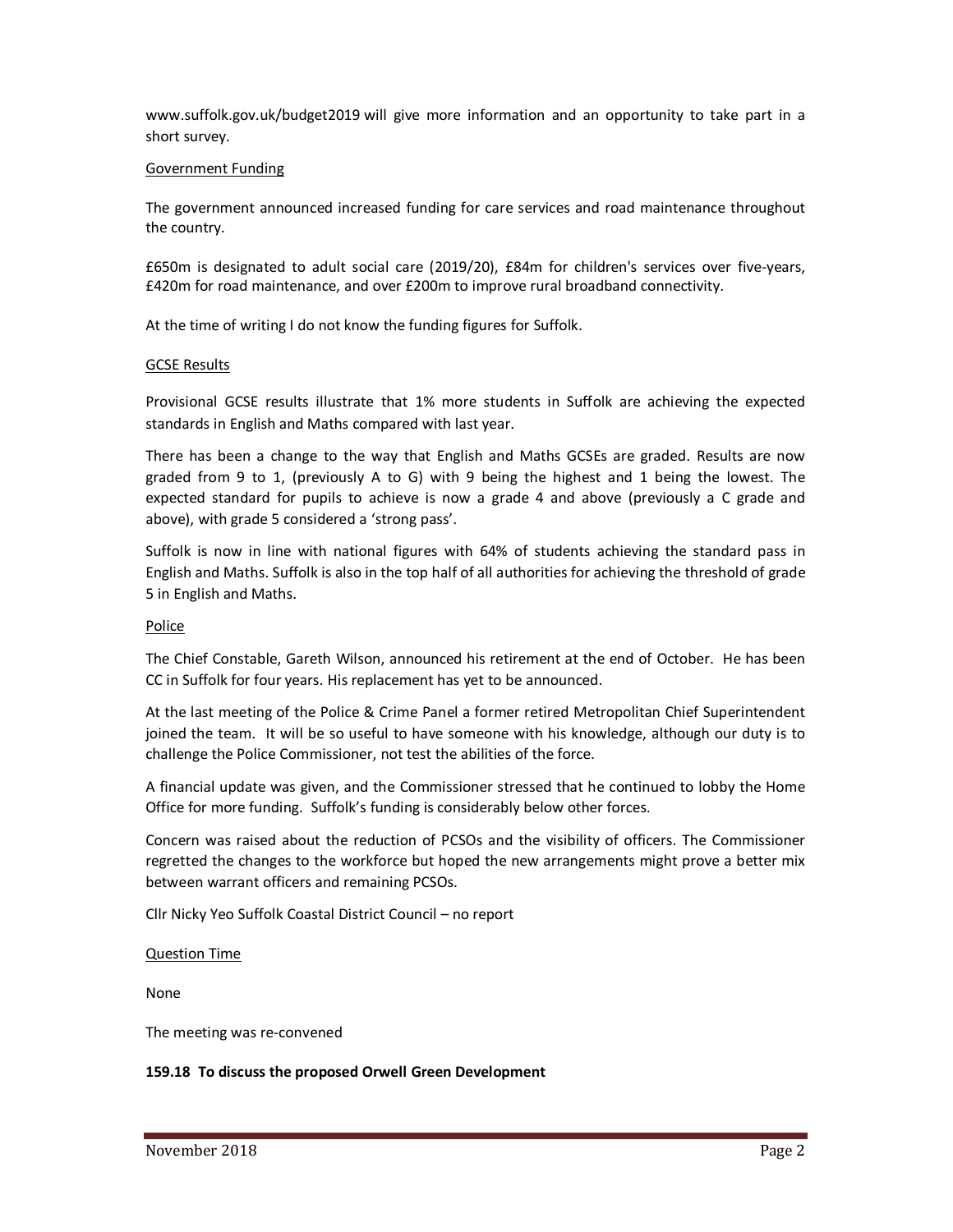The Parish Council discussed the comments made by Parish Councillors and the public regarding the proposed Orwell Green Development. Cllr G Watts proposed, seconded Cllr A Wells that the Clerk write to Gladmans on behalf of the Parish Council thanking them for their presentation but following discussion the Parish Council cannot support the proposal – all in favour. **Action: Clerk / Cllr G Watts** 

# **160.18 Clerk's Report**

The purpose of this report is to update members on outstanding issues, items received after the deadline for agenda items, correspondence and action taken by the Clerk.

# VAS Equipment

Unfortunately, a couple of Friday's ago Alex reported to me that the VAS sign had been badly damaged by vandals. I find this very disappointing. Apparently, they were trying to get it off the pole mounting but what they thought they were going to do with it seems inconceivable. Sadly, the night was very wet so it probably got damaged more than it would have done if it had been a dry night. Alex with give you more details at the meeting. The incident was reported to the police and I have reported it to our insurance company. Currently we are waiting for a quote from the suppliers as to whether it can be repaired or whether it will need replacing.

# Orwell Green Development

As you are all aware Gladmans will be attending our meeting on Wednesday to discuss the proposed development. However, I think I need to make you aware that at the meeting on Friday at Bucklesham Village Hall allegedly Foxhall and Bucklesham Road residents were cross because they said that Bucklesham Parish Council had arranged for the presentation and that we were holding our meeting later. Just to make it clear to everyone Bucklesham Parish Council did not arrange for the meeting. Gladman booked the village hall and arranged the meeting and this meeting was not instigated by the Parish Council so it needs to be made clear to anybody who expresses a view that this was not case. From what I understand residents from Foxhall and Bucklesham Road were criticising us for inaction and being slow to respond.

# Councils told to plan for no-deal Brexit disruption

A briefing based on the minutes of a recent Local Resilience Forum meeting has revealed that councils have been told to plan for "reasonable worst case scenarios" in the event of a no-deal Brexit, including runs on banks, and shortages of food, medicine and petrol. LRFs bring local authorities together with emergency services and the NHS. The briefing said councils should prepare to report to central government every 8 hours, and could have to cancel leave over Easter. The briefing advises public bodies to base their plans on a "12 week disruption period" lasting until the end of May 2019. A spokesman for the LGA said it was "working with Government and engaging with the expertise of local government to ensure we get these crucial negotiations right for local communities,"

# Conservative MPs cooling on fracking

The *Guardian* reports that growing numbers of Conservative MPs are turning against the Government's move to streamline fracking planning applications by declaring shale gas wells to be nationally significant infrastructure projects and "permitted developments" that can bypass local authority planners. The paper speaks to Lee Rowley MP, who chairs a new all-party parliamentary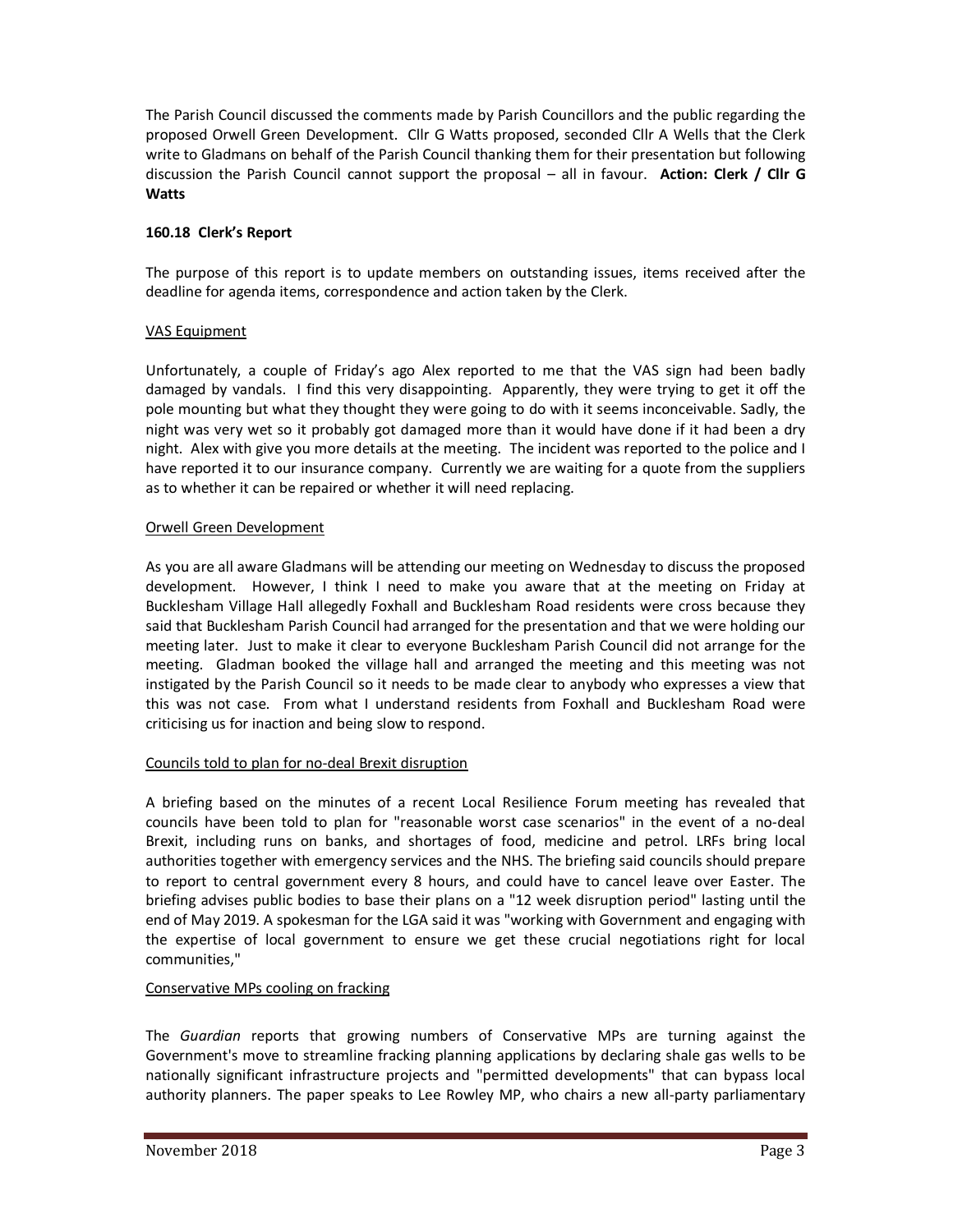group looking at the impact of shale gas, who says "more and more colleagues" are coming to him with concerns.

## Planning Consultation

This consultation seeks views on proposals that include changes to permitted development rights and the use classes order and draft guidance on the compulsory purchase powers of new town development corporations. The consultation relates to England only and will run from 29 October 2018 to 14 January 2019

On 29 October 2018, the Chancellor of the Exchequer, Philip Hammond, delivered the Autumn 2018 Budget.

The Chancellor announced the publication of:

- Planning Reform: Supporting the high street and increasing the delivery of new homes. This consultation seeks views on proposals that include changes to permitted development rights and the use classes order and draft guidance on the compulsory purchase powers of new town development corporations. The consultation relates to England only and will run from 29 October 2018 to 14 January 2019 (*Autumn 2018 Budget, paragraphs 4.58 and 4.77*).
- The government's response to the consultation on Supporting housing delivery through developer contributions. Proposed reforms include simplifying the process for setting a higher zonal Community Infrastructure Levy in areas of high land value uplift and removing all restrictions on section 106 pooling towards a single piece of infrastructure. The government will also introduce a "strategic infrastructure tariff" for combined authorities and joint planning committees with strategic planning powers (*Autumn 2018 Budget, paragraph 4.59*).
- The Independent review of build out: final report by Sir Oliver Letwin. This report looks at methods of closing the gap between housing completions and the amount of land allocated or permissioned. The government will respond to the review in full in February 2019 (*Autumn 2018 Budget, paragraph 4.57*).

Government welcomes Homes England's new 5 year strategic plan

Communities Secretary Rt Hon James Brokenshire MP welcomed Homes England Strategic Plan published today (30 October 2018) describing the vision as pivotal to helping deliver the homes that communities need.

Since their launch in January, Homes England has a remit to adopt a more commercial approach to acquiring, preparing, managing and developing land in areas of high demand.

Their strategic plan sets out how they will use these powers together with their expertise and significant government investment to drive forward key programmes and play a major role in making the housing market work for everyone.

# Fisheries Bill to take back control of UK waters

Bill creates powers to build a sustainable, profitable UK fishing industry and deliver a Green Brexit with new protections for our precious marine environment.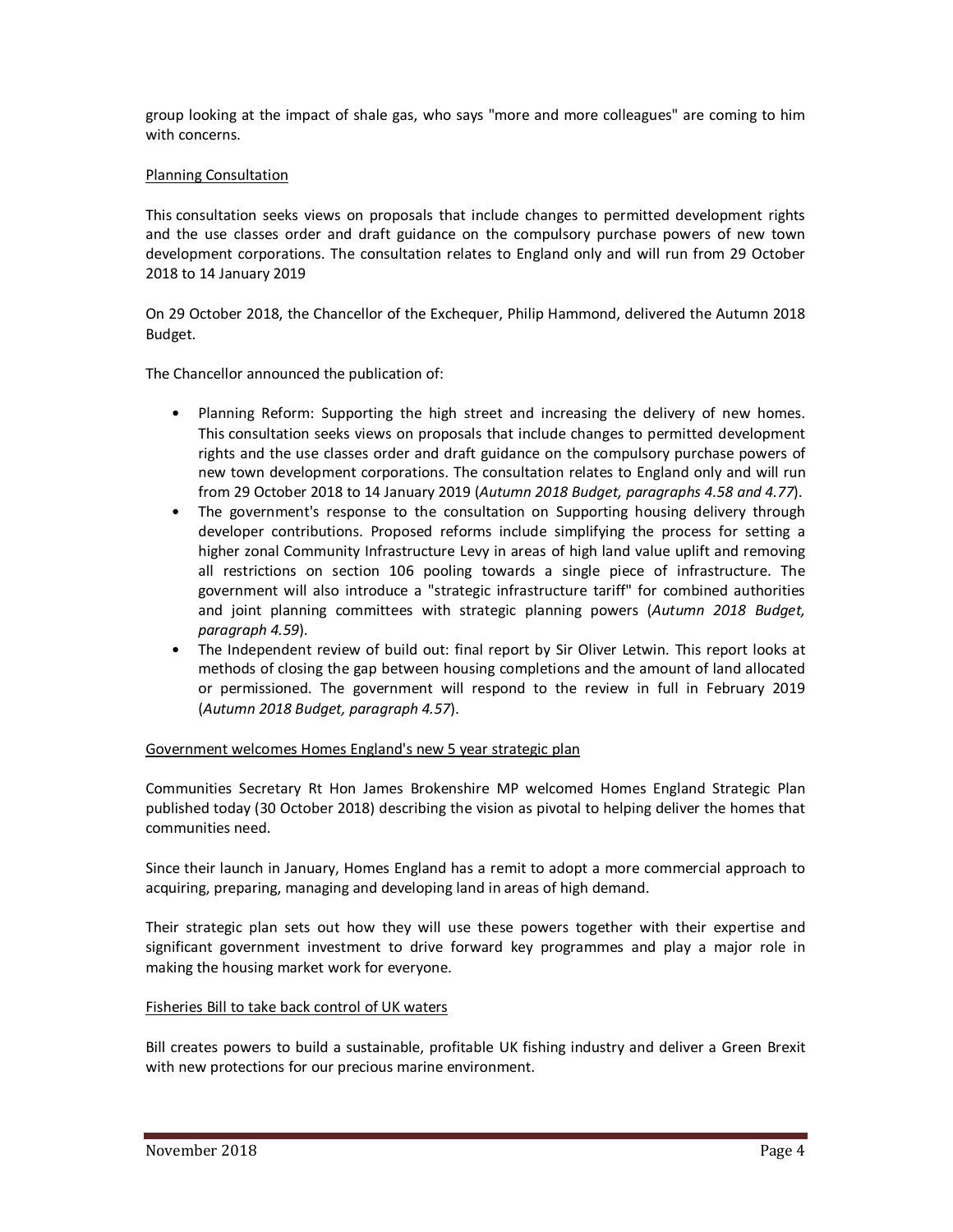Legislation creating the powers the UK needs to operate as an independent coastal state after leaving the EU is being introduced into Parliament today (25 October 2018).

For the first time since 1973, the Fisheries Bill will enable the UK to control who may fish in our waters and on what terms.

The Bill also gives the UK the power to implement new deals negotiated with the EU and with other coastal states and manage fisheries more effectively and sustainably in future.

At its heart the Bill delivers on the UK government's commitment to sustainable fishing and marine conservation as set out in the 25-Year Environment Plan by:

• Controlling access – by ending current automatic rights for EU vessels to fish in UK waters. In future, access to fish in UK waters will be a matter for the UK to negotiate and we will decide on the terms – foreign vessels would have to follow our rules.

• Setting fishing opportunities – by proposing powers to ensure that the UK can set its own fishing quota and days at sea, which it will negotiate as an independent coastal State. As now, the UK government will consult the Devolved Administrations.

• Protecting the marine environment – by ensuring fisheries management decisions are taken strategically for the benefit of the whole marine environment. The Bill extends powers to the Marine Management Organisation and the Devolved Administrations to protect our seas.

We do not yet know the outcome of the UK's negotiations to withdraw from the EU or on a future economic partnership, but we have been clear that market access for fisheries products is separate to the question of fishing opportunities and access to waters. The Bill will give us the powers to implement the result of those negotiations.

The new legislation also proposes ways in which the UK government and the Devolved Administrations will work together to adopt common approaches to fisheries management in certain areas - including preserving UK vessels' right to fish across the four zones of UK waters and creating a consistent approach to managing access of foreign vessels.

The four fisheries Administrations will set out in a joint statement how they will work together to achieve the Bill's sustainability objectives.

# **161.18 Community Governance Review by Martlesham Parish Council**

The Clerk reported that although she had contacted the Martlesham Parish Council regarding providing a map of the area of Brightwell relating to Brightwell Lakes which they would like to include in their Parish boundary but had not received a reply. Cllr B Newell reported that she had recently spoken to Cllr Mike Irwin who is a councillor for Martlesham who has indicated his willingness to talk to the Parish Council about the review. Following discussion, it was agreed that the Clerk should write to Mike asking him to attend the next Parish Council Meeting to discuss. **Action: Clerk / Cllr B Newell** 

# **162.18 VAS**

Cllr A Finch reported that the VAS equipment has been badly damaged by vandals. The police had been notified and a crime number was obtained. The Clerk has contacted the insurance company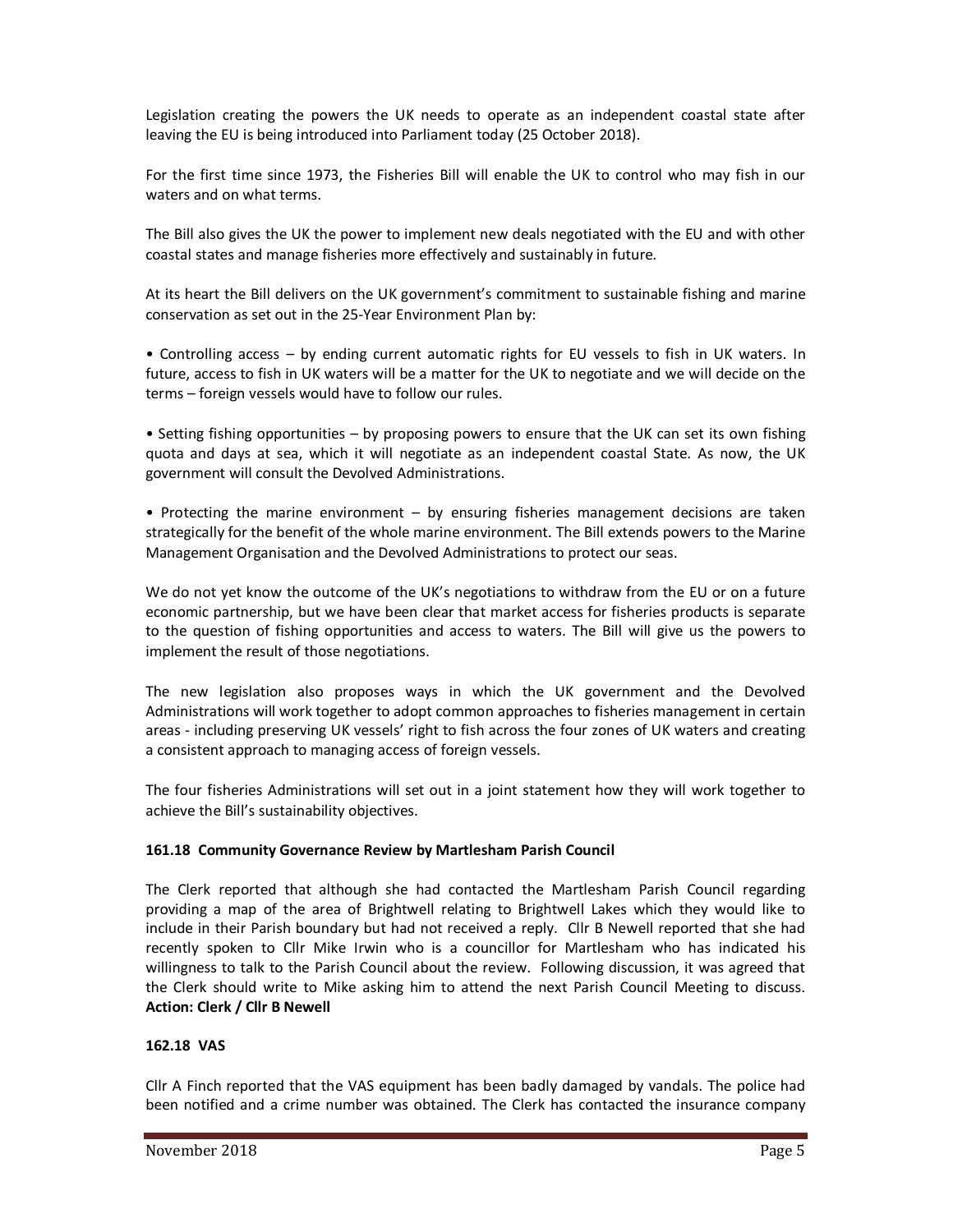and is waiting for a quotation from the makers of the equipment. Once the quotation has been received this will be sent to the insurance company with a claim form. **Action: Clerk / Cllr A Finch** 

# **163.18 To discuss the CIL receipts allocated to Foxhall because of the Straight Road development / To discuss Locality Budget 2018/2019**

The Clerk reported that the road signage for the junction Felixstowe Road / Straight Road had been ordered and the total cost is £695.41. The remaining budgets are Locality Budget is £1,000 and CIL receipts is £1,381.10.

Following discussion concerning the high volume of fly tipping which is taking place within Foxhall Cllr Walters proposed, seconded Cllr Warham that the Parish Council purchase 5 cameras and 6 accessories to gain evidence to enable Suffolk Coastal District Council to prosecute offenders – all in favour.

Councillors discussed the changing of the Straight Road corner. Cllr Warham proposed, seconded Cllr Newell that the Parish Council investigate the cost etc and report back to the next meeting. **Action: Cllr Walters / Clerk**

## **164.18 Planning**

The Planning Chairman gave his report as follows:

DC/18/4300/FUL 142 Bucklesham Road Purdis Farm – Proposed 2 storey side extension and single storey rear extension, following demolition of existing single storey structures.

Parish Council comments: No objection.

DC/18/4573/FUL 48 Meadow Crescent Purdis Farm – Proposed loft conversion with insertion of 2 no rooflights.

Cllr Watts said this application would be circulated.

DC/18/4525/SCO Land at Orwell Green – Environmental Impact Assessment Scoping Report Options

Cllr Watts reported that the above document had been received and following discussion it was agreed that the Parish Council are pleased that Gladmans Developments are going to submit a comprehensive Environment Impact Assessment for the proposed development is concerned about this proposal. **Action: Cllr G Watts / Clerk**

DC/18/4248/OUT Homebase Superstore Purdis Farm – Hybrid application seeking full planning permission for the reallocation of garden centre and external works to current retail unit; and outline planning permission for the erection of a drive thru unit (Use Class A1/A3) and associated works.

Cllr Watts reported that this application was currently only an outline application. Following discussion Cllr Watts recommended that the Parish Council object to this application.

DC/18/2692/FUL Tanglewood Elmham Drive Foxhall